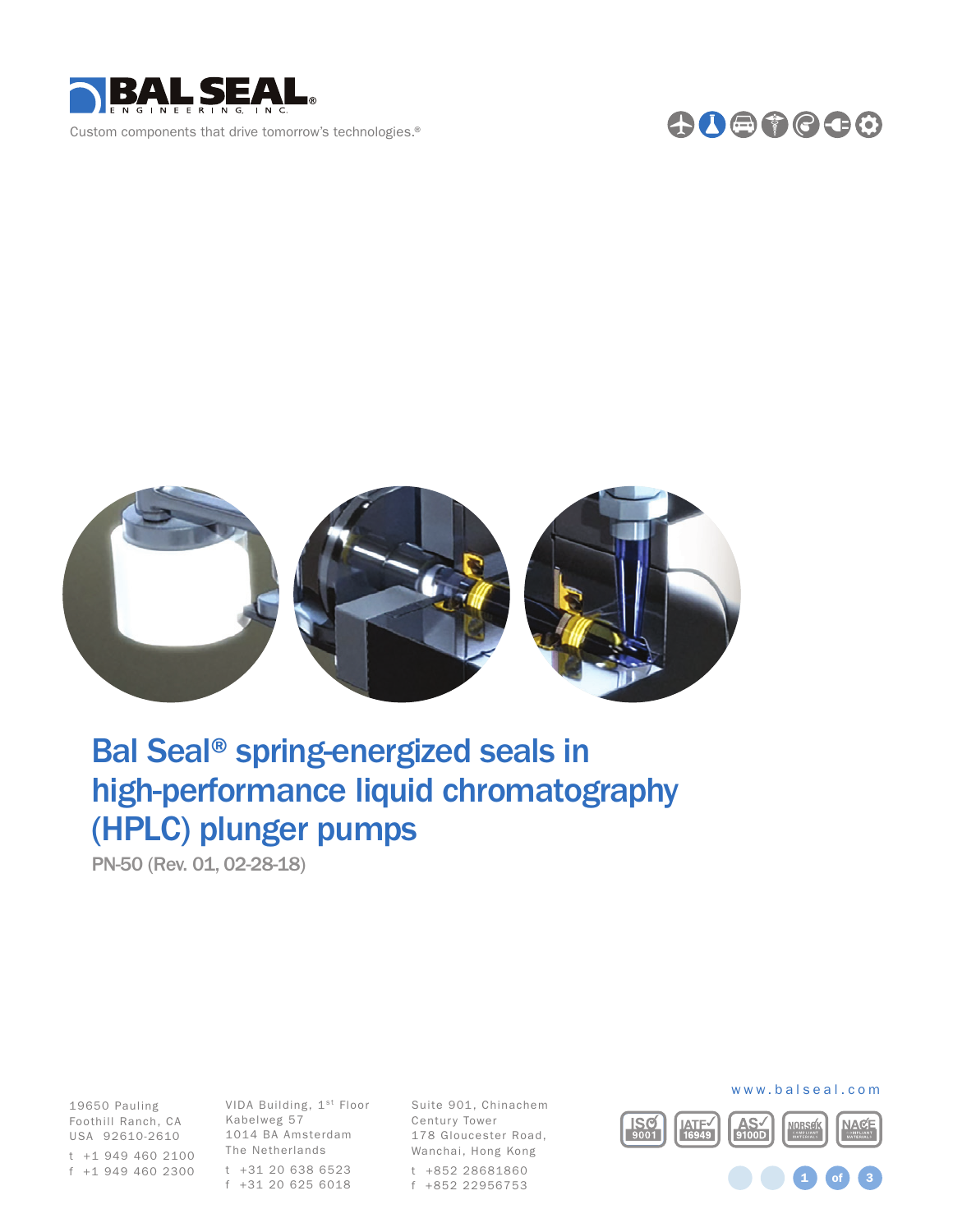#### **Overview**

High-performance liquid chromatography, or HPLC, is a technique used in analytical chemistry to separate, identify, and quantify each component in a mixture. In HPLC, a pressurized liquid solvent containing the sample mixture is pushed through a column filled with a solid adsorbent material. Each component in the sample interacts with the adsorbent material, separating the components.

HPLC is employed across pharmaceutical, food, environmental, government, research, and medical disciplines. For example, the process facilitates development and manufacture of pharmaceutical and biological products, the detection of performance-enhancing drugs, the separating of components in a complex biological sample, and the evaluation of vitamin levels in blood serum.

Pumps play a central role in HPLC equipment. Most commercial HPLC pumps are based on a reciprocating plunger in which a motor-driven cam, or line drive motor, pulls the plunger back and forth in the pump head. A specialized seal near the front of the plunger prevents the mobile phase from leaking into the back of the pump. Check valves mounted in the head open and close in response to small changes in pressure to maintain a one-way flow of solvent. The seal's ability to wear evenly, resist aggressive solvents, and provide reliable service over millions of cycles can have a significant impact on the precision and consistency of the HPLC equipment, as well as the accuracy of the results it produces.



A Bal Seal® spring-energized seal with a flange design prevents leakage at the pump head, at pressures from aspiration to 20 kpsi over millions of cycles in aggressive HPLC solvents.

A PEEK backup element improves the seal's resistance to extrusion.

### Operating Parameters

Bal Seal® spring-energized seals are custom-engineered for HPLC plunger pumps, providing reliable service at pressures from aspiration to 20,000 psi (1379 bar) at 70 ºF (21 ºC), in HPLC solvents such as ACN, water, MeOH, etc. Designs can incorporate flanges and lip designs that are precision-engineered to optimize friction and sealing effectiveness, while providing superior protection against contamination. Metallic, ceramic, or PEEK backup elements can be integrated to prevent seal extrusion.

### Advantages

- Seal jackets are available in a variety of materials, including graphite, PTFE, and filled polyethylene, to meet specific chemical compatibility, friction, temperature, and pressure requirements
- Biocompatible seal materials for HPLC systems are also available upon request
- Spring energizer materials are available to meet a broad range of application requirements

## Design Insight

While use of a rinse seal is not mandatory, incorporating one into a pump design can prolong service life and improve performance by protecting against leakage at lower pressures during the rinse cycle.

## Technical Description

Media

HPLC solvents, buffers

Friction Medium

**Cycles** >1 million

Pressure

Aspiration to 20,000 psi (1379 bar)

**Temperature** 70 °F (21 °C) Shaft material Sapphire or ceramic

Housing material Stainless steel with DLC coating

Surface finish 2 Ra

**Hardness** 70 Rc

For more information and technical assistance, contact your nearest Bal Seal Engineering location, or visit www.balseal.com.